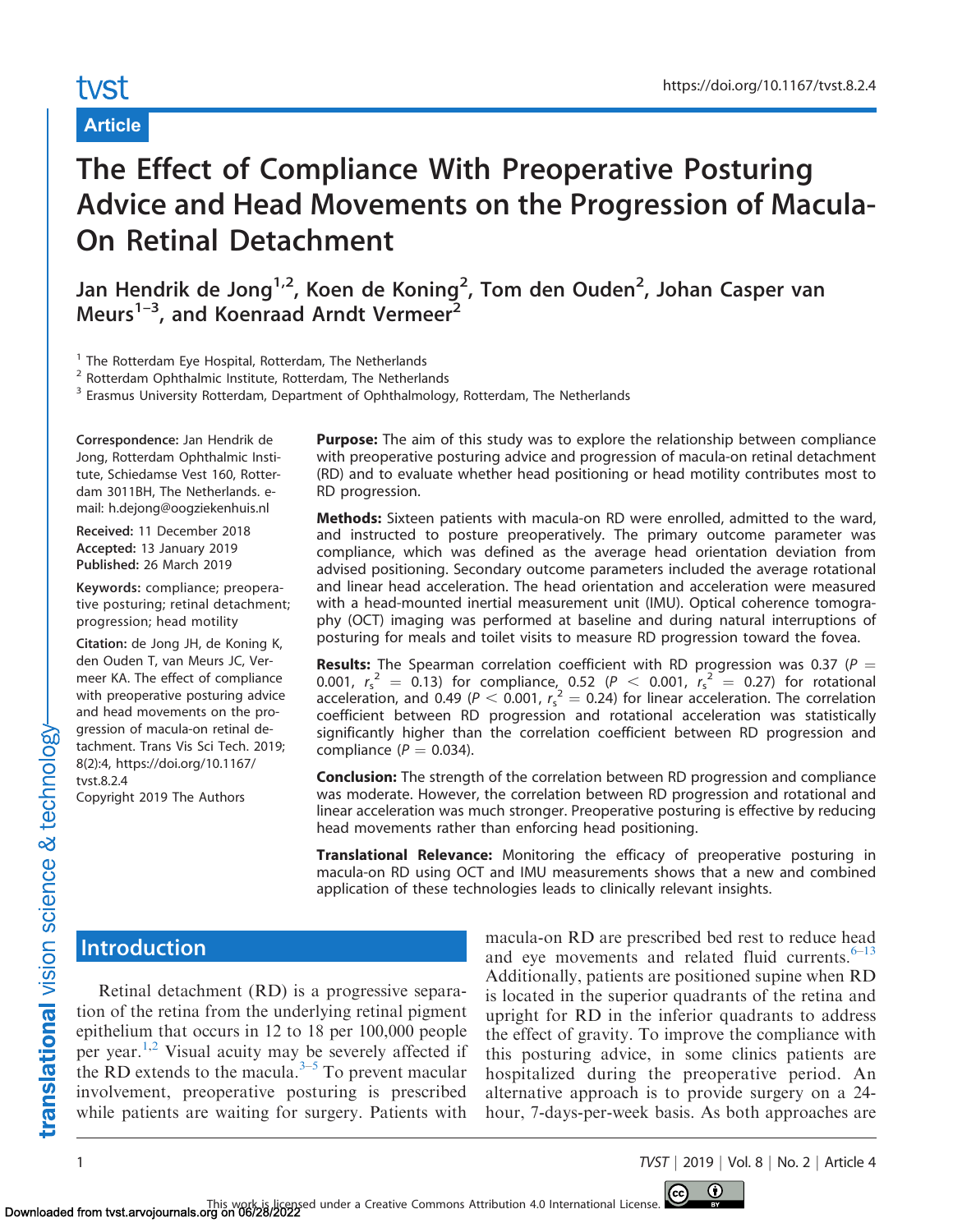expensive policies, the understanding of the effectiveness of preoperative posturing warrants further study. Recently, we used optical coherence tomography (OCT) to demonstrate that preoperative posturing reduces the progression of macula-on RD by comparing posturing with interruptions for meals and other short breaks. $14$  However, the strength of the relationship between compliance to preoperative posturing and RD progression is as yet unknown.

Compliance with positioning advice has been quantified previously using gravity- and tilt-compensated sensors after macular hole surgery.<sup>15–17</sup> In this study, we used such sensors to measure the head orientation as well as the head's rotational and linear motility in patients with macula-on RD. Because the density differences between the retina and subretinal fluid are rather small, we would expect gravity to play a limited role in the progress of  $RD$ .<sup>[18](#page-11-0)</sup> Therefore, we hypothesized that head movements and eye movements contribute more to progression of RD than does head positioning.

The primary aim of this study was to explore the relationship between compliance with the preoperative posturing advice and the progression of maculaon RD. The secondary objective was to evaluate whether head positioning or head motility contributes most to the progression of RD.

# Patients and Methods

# Study Design

This study was designed as an explorative cohort study with recordings of head orientation, head motility, and the distance between the RD border and fovea during preoperative posturing of patients with macula-on RD. The study was approved by the local internal review board of the Rotterdam Eye Hospital and the medical ethical committee of the Erasmus Medical Center, Rotterdam, The Netherlands (identifier, 2014-502; www.trialregister.nl identifier, NTR4884). The study evaluated a small cohort that was enrolled in addition to a larger prospective trial evaluating preoperative posturing.<sup>14</sup> The recordings of head orientation and head motility were performed only in the patients enrolled in the small additional cohort, which is presented in this report. All patients were hospitalized and examined in the Rotterdam Eye Hospital, Rotterdam, The Netherlands, and all provided written informed consent. The study was conducted in accordance with the tenets of the Declaration of Helsinki.

# Study Procedures

The study procedures were described previously in more detail.<sup>[14](#page-11-0)</sup> In brief, patients diagnosed with macula-on RD were admitted to the ward for posturing while they were waiting for surgery the same day, the next day, or occasionally the day after. Posturing consisted of two parts: bed rest and positioning. Patients with RD located mainly in the superior quadrant were positioned supine; patients with RD in the temporal quadrant on the temporal side of the affected eye, patients with RD in the nasal quadrant on the nasal side, and patients with RD in the inferior quadrant were instructed to sit upright. Patients were allowed to interrupt their posturing for meals, toilet visits, refreshment in the morning, and surgeon's examinations. Such intervals offer an excellent opportunity to acquire prospective and comparative data in an ethically acceptable manner.

# Inclusion and Exclusion Criteria

Inclusion criteria were age  $\geq$  18 years; written informed consent; nearest point of the RD border more than  $1250 \mu m$  away from the foveola (safety measure) and within the range of the OCT system (estimated range was up to 10–12 mm from the fovea); sufficiently clear media to obtain an OCT scan; sufficient quality of the OCT scan; and OCT performed within an hour after admission of the patient to the ward. No exclusion criteria were specified. The safety border of  $1250 \mu m$  from the foveola was defined by the traditional size of the fovea centralis (with a radius of approximately 750  $\mu$ m) and parafovea (ring of 500  $\mu$ m around the fovea) combined. $19$ 

# RD Progression Measurements

Within 1 hour after arrival on the ward, a baseline volume OCT scan (Widefield Spectralis OCT; Heidelberg Engineering, Heidelberg, Germany) was performed, and eligibility was determined. The distance between RD border and fovea was measured according to our previously described method.<sup>14</sup> The 95% limits of agreement of the intrarater variability of these distance measurements was  $\pm 58$  µm.<sup>[14](#page-11-0)</sup> The distance measurements on subsequent OCT scans were then used to calculate the RD border displacement and the average RD border displacement velocity (change in distance per hour) during posturing and interruption intervals. The latter measure adjusts for differences in interval duration and thereby enables a more consistent comparison be-

translational vision science & technology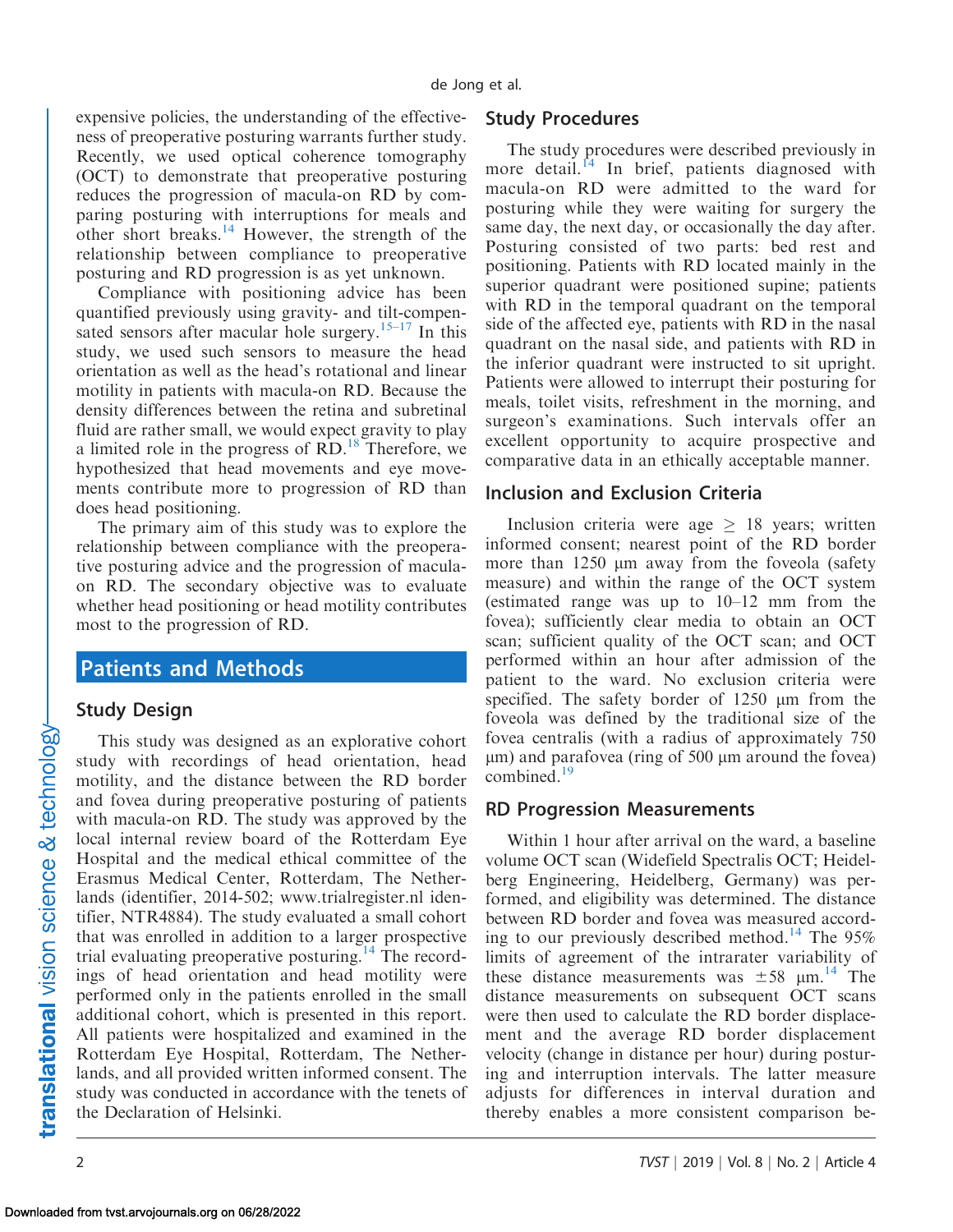<span id="page-2-0"></span>

Figure 1. Schematic drawing of the position of the unit Z-vector (blue arrow) and gravity vector (red arrow) within the IMU coordinate system. When the patient is positioned supine with the IMU fixed on the forehead, the world Z-axis is aligned with the IMU Z'-axis (situation A). The coordinates of the unit Z-vector (*blue arrow*) on the IMU X'-, Y'- and Z'-axis will be 0, 0, and 1, respectively, in situation A. In situation B, a 30 $^{\circ}$  rotation ( $\theta$ ) around the world X-axis has resulted in a 30 $^{\circ}$  tilt of the IMU Y'- and Z'-axis and in a change of the coordinates of the unit Z-vector on the Y'-axis (this will be sin[θ]) and Z'-axis (cos [θ]). Rotation around the world Z-axis in either situation A or B will not change the coordinates of the unit Z-vector.

tween OCT measurements and average head orientation and head movements per measured interval. The average progression velocity from baseline was determined at each time point as well.

#### Head-Mounted Inertial Measurement Unit

Measuring eye saccades over longer periods of time is not possible without invasive measures. However, measuring head orientation and motion is possible in a noninvasive manner by using a headmounted electronic sensor, the Shimmer3 inertial measurement unit (IMU) (Shimmer Sensing, Glasnevin, Ireland). This IMU is small, lightweight, commercially available, and CE-marked, which indicates conformity with several health and safety regulations within the European Economic Area. After eligibility of a patient was determined, the IMU was fixed on the forehead of the patient with hypoallergenic, waterproof, and strongly adhesive plasters.

We configured the IMU to use three individual sensors: a low-noise accelerometer, a gyroscope, and a magnetometer at a 512-Hz sampling rate. The IMU was calibrated according to the north-west-up coordination system, which means that the  $X$ -axis points toward the north, the Y-axis toward the west, and the Z-axis up, perpendicular to the earth's surface. To prevent gimbal lock, quaternions were used instead of Euler angles to describe the three-dimensional rotations. The quaternions were calculated using the Shimmer Matlab Instrument Driver software (Shim-

mer Sensing), which estimates orientation data using magnetic angular rate and gravity (MARG) filtering. MARG filtering is reported to achieve orientation accuracy levels with less than  $0.8^\circ$  static error and less than  $1.7^{\circ}$  dynamic error.<sup>19</sup>

#### Outcome Parameters

The primary outcome parameter of the IMU was defined as the orientation deviation from the advised positioning. We considered three secondary outcome parameters: the orientation deviation from the (presumed) optimal positioning, the rotational acceleration, and the linear acceleration.

#### Orientation Deviation From Advised Positioning

To obtain the deviation from the advised positioning, we used the relative (inverse) direction of gravity measured by the IMU at each time point. At the beginning of the first posturing interval, when the patient was positioned according to the advice, we determined the reference orientation of gravity (Fig. 1A). Subsequently, we used standard vector calculation to determine the smallest angle between the actual, measured gravity vector (Fig. 1B) and the reference gravity vector. Note that rotations around the gravity axis are not relevant and are ignored in this analysis. This transformed the orientation deviation, which could vary between  $0^{\circ}$  and 180 $^{\circ}$ , into a compliance factor between 0 and 1, where 0 means perfect compliance and 1 means poor compliance.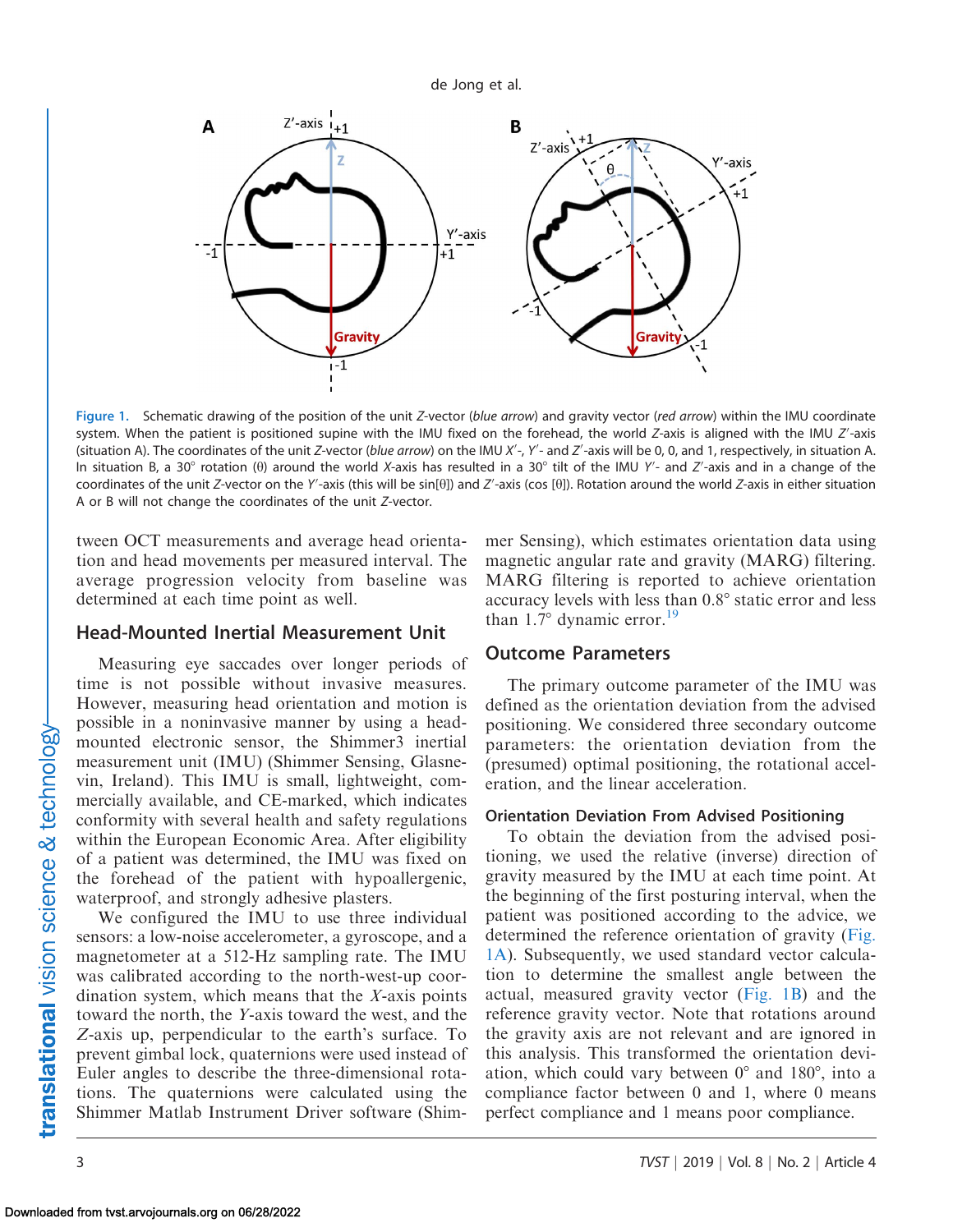

Figure 2. The optimal direction of gravity was defined as perpendicular to the detached retina closest to the fovea (red arrow).

### Orientation Deviation From a Presumed Optimal Positioning

Positioning is mostly prescribed in four categories: supine, temporal side, nasal side, and upright. This advice does not account for the distance between the fovea and the RD border or the precise location of the closest point on the RD border. For instance, positioning on the temporal side might be optimal for peripheral temporal RD, but a temporal RD that already has progressed close to the fovea might be better positioned supine to support reattachment of the retina closest to the fovea. Patients with inferior temporal RD might be better positioned with halfupright on the temporal side instead of a choice between temporal side or upright. We hypothesize that in optimal positioning the gravitation forces are directed perpendicular to detached retina that is closest to the fovea to facilitate reattachment of this part of the retina (see Fig. 2). Determining the presumed optimal position and using it as the reference position instead of the advised position might reveal whether patients would benefit from optimization of the posturing advice. A more detailed description of how this parameter was calculated can be found in [Supplementary File S1.](https://arvo.silverchair-cdn.com/arvo/content_public/journal/tvst/937875/tvst-08-02-02_s01.pdf?Expires=1553711061&Signature=FDfmBKBnHZNMitx5CEWf-zyq3Ifp2uKfuKDq-nvdwc6DTSUJyrMBtnkSNBxLkJSGOT3NIg0iyCn-w4U~yDUYGNArElixpjkR9O~KyLKA8ay9gibkQS2hyE4N4h16D3xf2l7PeSGIuXQl6r8bGkdTHAqIaHQhlxGs3VIT8D3QCOiRYiqQqB~doxdMcUwvHZI1M7aZBTc3DxYWDA8i5UO~j-gHfbwuRZQ-Kam37b3JR59Fy8E3bhteFV-iRrwG84o6V8ZLpKLR40huluvwHDVeEZFK86zIjU6ynD-G9BmI5RHyiRUJVv-iiPy5uI1JN8RT71YRPcgxH507p3ipjAzRlg__&Key-Pair-Id=APKAIE5G5CRDK6RD3PGA)

### Rotational and Linear Acceleration

Accelerations around the X-, Y-, and Z-axes, both clockwise and counterclockwise, were all assumed to be equally relevant and included in the analysis. To obtain the rotational acceleration, the rotational velocity of two consecutive time points were subtracted from each other and divided by the time difference for all gyroscope axes separately. The total rotational acceleration was then defined by the root mean square of the rotational acceleration of the three axes.

To obtain the residual linear acceleration, we first corrected the measured linear acceleration for gravity. The total linear acceleration was then estimated by the root mean square of the residual linear accelerations obtained with the three accelerometer axes.

# IMU Parameter Outcome Per Interval

Because of the various durations of posturing and interruption intervals, the average of IMU parameter per interval was expected to provide the most consistent comparison to the average RD progression velocity per interval. The measured signal was corrected for the noise floor levels as seen during static test measurements and during the posturing intervals of the patient measurements.

We additionally wanted to determine whether head movements in general should be avoided by patients or whether sudden head movements with fast accelerations in particular should be avoided to prevent RD progression. Therefore, we determined the number of rotational and linear accelerations per interval per hour above a specific threshold and calculated the correlation with RD progression. We varied the threshold levels to evaluate whether higher thresholds would result in stronger correlation coefficients than the correlation coefficients between RD progression and the noise-corrected averages of IMU parameters. We varied the rotational acceleration thresholds between  $250^{\circ}$  and  $10,000^{\circ}/s^2$  at increments of  $250^{\circ}/s^2$  and the linear acceleration thresholds between 0.25 and 10  $\text{m/s}^2$  at increments of 0.25 m/s<sup>2</sup>.

#### Statistical Analysis

Due to the exploratory nature of this study, 16 patients with continuous measurements between admission to the ward and surgery were assumed to be sufficient to show general trends. We did not assume normally distributed data, and therefore nonparametric testing (Mann-Whitney  $U$  test) was used to compare RD progression and IMU parameters between posturing and interruption intervals. We expected a monotonic but possibly nonlinear relationship between RD progression and the IMU parameters. Therefore, Spearman's correlation coef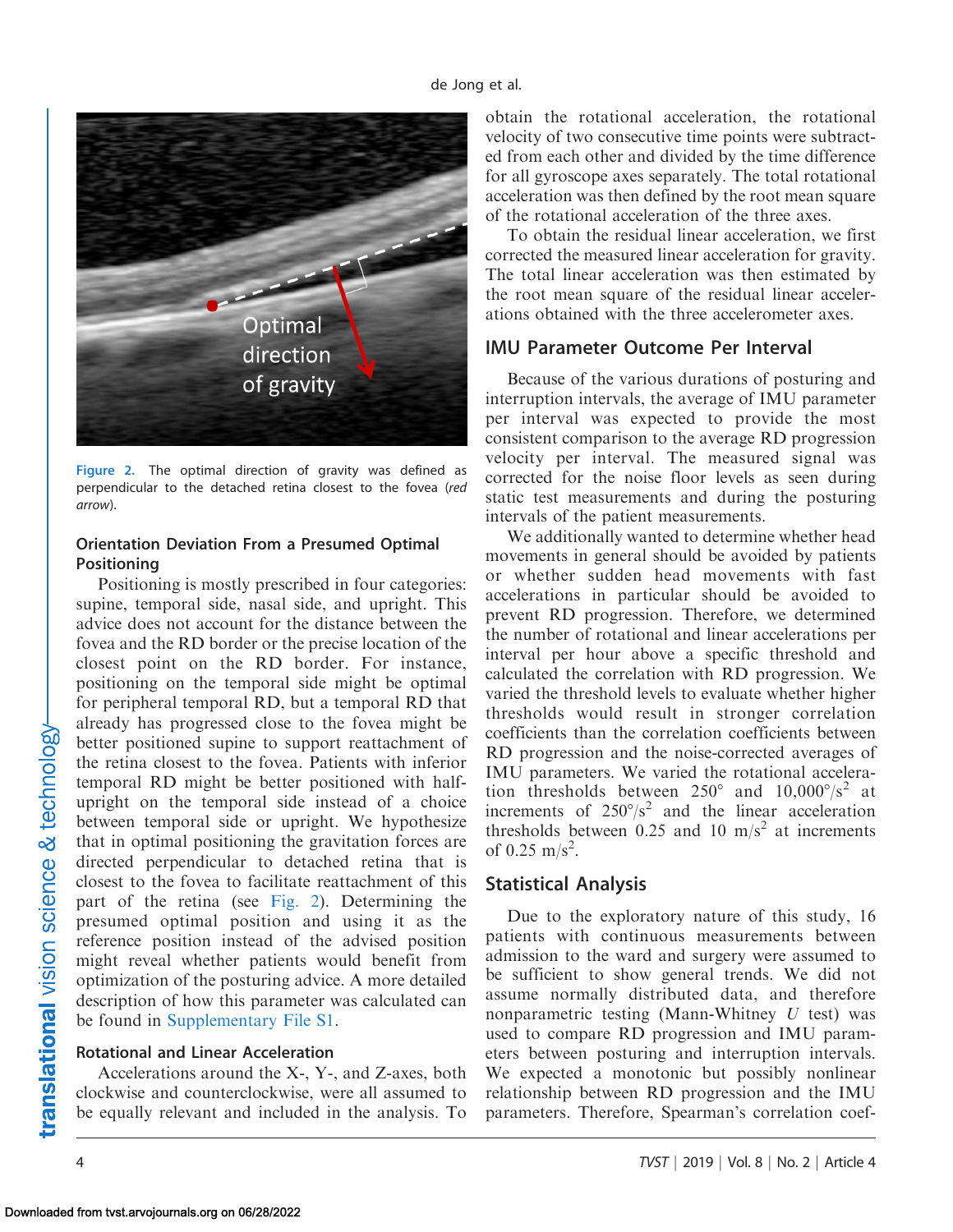ficient was calculated to describe the relationship between RD progression and average IMU parameters. The correlation analysis was performed for all measured intervals as well as for the progression from baseline. For all IMU parameters, a positive correlation demonstrates an association with RD regression and a negative correlation an association with RD progression. Statistical significant differences between correlation coefficients were tested according to the methods of Meng et al. $20$  To determine whether the duration of follow-up (defined as the time between baseline OCT and last OCT measurement) influences the rate of RD progression from baseline, we also used the Spearman's correlation coefficient to describe the relationship.

# **Results**

#### Patient Measurements and Example Patient

Sixteen consecutive patients were enrolled between December 7, 2016, and June 13, 2017. All patients were prescribed bed rest; three patients were positioned supine, seven on the nasal side, two on the temporal side, and four sitting upright. A total of 94 OCT scans was performed to record the RD displacement toward the fovea during 41 posturing intervals and 37 interruptions. The median duration of follow-up with OCT and the IMU was 18.1 hours (range, 2.1–35.7 hours). All patients provided a written informed consent. Patients' characteristics are summarized in [Table 1.](#page-5-0)

[Figure 1](#page-2-0) gives an example of the RD progression and head orientation deviation from the advised positioning of a patient with a superior temporal RD. This figure demonstrates that a larger orientation deviation results in more RD progression in this patient. During the day, there was moderate progression in both posturing intervals and fast progression during the interruptions. However,  $2591$ - $\mu$ m regression was seen during the posturing interval that included the night rest, and the lowest average IMU parameters where found during this interval as well, which demonstrates the efficacy of immobilization.

#### RD Progression and IMU Parameters

A summary of the RD progression measurements is provided in [Table 2](#page-6-0). The median RD border displacement during posturing intervals was 10  $\mu$ m (interquartile range [IQR]:  $-84$  to 177  $\mu$ m) and during interruptions  $-52 \mu m (IQR: -220 \text{ to } 1 \mu m)$ , which was statistically significantly different ( $P = 0.003$ ). The

median RD border displacement velocity during posturing intervals was  $-1 \mu m/h$  (IQR:  $-9 \text{ to } 34$  $\mu$ m/h) and during interruptions  $-202 \mu$ m/h (IQR:  $-491$  to 0  $\mu$ m/h), which was statistically significantly different as well ( $P < 0.001$ ).

The average IMU parameters for all posturing and interruption intervals, as well as the intervals from baseline, are described in [Table 3.](#page-7-0) The applied noise thresholds were  $1.8^{\circ}$  for orientation deviation, 200  $\text{deg/s}^2$  for rotational acceleration, and 0.8 m/s<sup>2</sup> for linear acceleration. The difference between posturing intervals and interruptions was statistically significant for all four IMU parameters ( $P < 0.001$ ).

#### Correlation Analysis

The correlations of RD border displacement velocity and the IMU parameters are provided in [Table 3](#page-7-0) as well. [Figure 4](#page-9-0) shows the scatter plots of RD progression and IMU parameters. The strongest Spearman's  $\rho$  correlation coefficients  $(r_s)$  between RD progression and the IMU parameters were found for rotational acceleration ( $r_s = 0.52$ ) and linear acceleration ( $r_s = 0.49$ ). The  $r_s^2$  can be interpreted as a proportion of explained variance if the IMU parameters and the RD progression are presented as ranked variables. The higher this proportion, the more variance is explained by a specific variable. The  $r_s^2$ was 0.13 for orientation deviation from the advised positioning, 0.13 for the orientation deviation from optimal positioning, 0.27 for the rotational acceleration, and 0.24 for the linear acceleration. This means that rotational acceleration as well as linear acceleration seems to explain twice as much of the variance of RD progression than orientation deviation from advised or optimal positioning. The correlation coefficient between RD progression and rotational acceleration was statistically significantly higher than the correlation coefficient between RD progression and compliance ( $P = 0.034$ ; see also [Table 3](#page-7-0)).

The Spearman's correlation coefficient between orientation deviation from advised positioning with the other three IMU parameters was 0.52  $(r_s^2 = 0.27)$ for orientation deviation from optimal positioning, 0.68 ( $r_s^2$  = 0.46) for rotational acceleration, and 0.72  $(r_s^2 = 0.49)$  for linear acceleration. This means that the secondary IMU parameters are codependent with the primary IMU parameter (orientation deviation from advised positioning), but they are not the same.

The average head orientation deviation was not significantly correlated with RD progression from baseline (see [Table 3](#page-7-0), row 2). However, RD progression from baseline was statistically significantly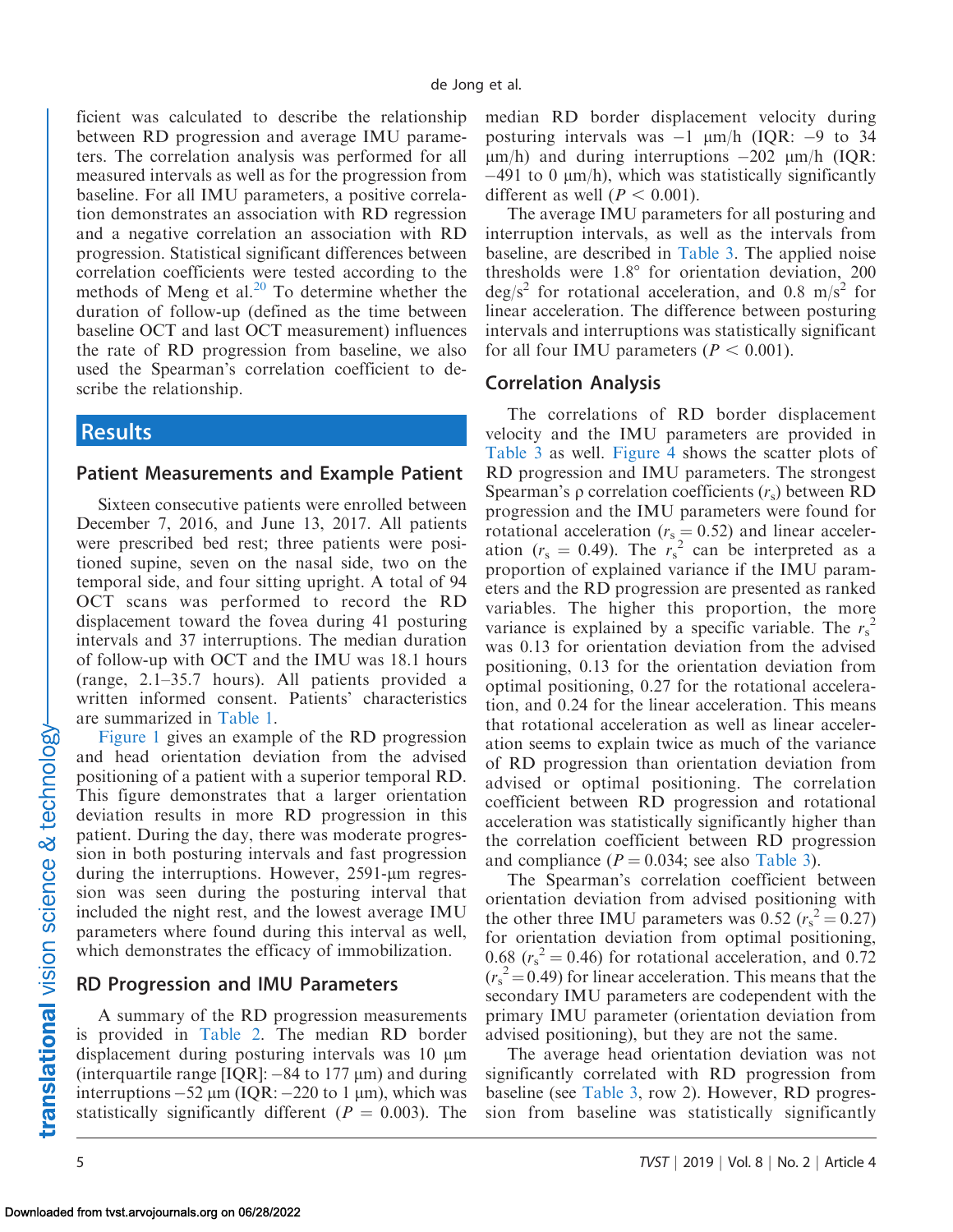Table 1. Continued

<span id="page-5-0"></span>

| Table 1. Patient and RD Characteristics <sup>a</sup> |                     |  |  |  |
|------------------------------------------------------|---------------------|--|--|--|
| Number of patients included<br>in the study          | 16                  |  |  |  |
| Age, y                                               |                     |  |  |  |
| Median (range)                                       | 56 (18–73)          |  |  |  |
| Male:female, N                                       | 12:4                |  |  |  |
| Phakic: pseudophakic, N                              | 9:7                 |  |  |  |
| Snellen visual acuity                                |                     |  |  |  |
| Median (range)                                       | 20/25 (20/33-20/17) |  |  |  |
| N moderate myopia ( $\leq 6.0$ D                     | 3                   |  |  |  |
| and $\geq$ 3.0 D)                                    |                     |  |  |  |
| N high myopia $(\geq 6.0 \text{ D})$                 | 5                   |  |  |  |
| Duration of visual field loss,                       |                     |  |  |  |
| days                                                 |                     |  |  |  |
| Median (range)<br>No complaints of visual field      | $5(0.25-40)$<br>1   |  |  |  |
| loss, N                                              |                     |  |  |  |
| Primary: recurrent RD                                | 14:2                |  |  |  |
| History of vitrectomy                                | 1                   |  |  |  |
| History of scleral buckling                          | 1                   |  |  |  |
| Posterior vitreous detachment,                       | 15                  |  |  |  |
| yes/no                                               |                     |  |  |  |
| Extent of RD, degree                                 |                     |  |  |  |
| Median (IQR)                                         | 62 (57-121)         |  |  |  |
| Range                                                | $47 - 151$          |  |  |  |
| Size of retinal tear, N                              |                     |  |  |  |
| Single small, $\leq$ 0.50 clock h                    | 2                   |  |  |  |
| Multiple/large, >0.50 clock h                        | 12                  |  |  |  |
| No breaks found                                      | 2                   |  |  |  |
| Posturing advice, N                                  |                     |  |  |  |
| Supine                                               | $\overline{2}$      |  |  |  |
| Temporal side                                        | 3                   |  |  |  |
| Nasal side                                           | 7                   |  |  |  |
| Sitting upright                                      | 4                   |  |  |  |
| Baseline RD-fovea distance on                        |                     |  |  |  |
| OCT, µm                                              |                     |  |  |  |
| Median (IQR)                                         | 6,535 (3,304–8,306) |  |  |  |
| Range                                                | 1,813-12,190        |  |  |  |
| Time between baseline OCT                            |                     |  |  |  |
| and surgery, h                                       |                     |  |  |  |
| Median (IQR)                                         | 21.3 (18.4-23.0)    |  |  |  |
| Range                                                | $4.6 - 36.6$        |  |  |  |
| Time between baseline OCT                            |                     |  |  |  |
| and last OCT, h                                      |                     |  |  |  |
| Median (IQR)                                         | 18.1 (13.3–19.4)    |  |  |  |
| Range                                                | $2.1 - 35.7$        |  |  |  |
|                                                      |                     |  |  |  |

| rabie i. Communed                                        |                    |
|----------------------------------------------------------|--------------------|
| Change of RD-fovea distance<br>from baseline to the last |                    |
| $OCT$ , $\mu$ m                                          |                    |
| Median (IQR)                                             | $-19$ (-56 to 562) |
| Range                                                    | $-847$ to 1.934    |
|                                                          |                    |

<sup>a</sup> In patients with pseudophakic lens status, the spherical equivalent refraction before cataract surgery was used. D, diopter; IQR, interquartile range.

correlated with the average rotational acceleration  $(r<sub>s</sub>$  $= -0.36$ ;  $P = 0.001$ ).

The correlation between the duration of follow-up and the change of RD-fovea distance from baseline to the last OCT measurement was 0.08 (95% confidence interval [CI]  $-0.42$  to 0.58;  $P = 0.76$ ).

# Correlation With the Number of Accelerations per Interval

We studied the correlation between RD progression and the average number of accelerations above various thresholds per posturing and interruption interval. The strongest Spearman's correlation coefficient was 0.51 at a threshold level of 2000 deg/s<sup>2</sup> for rotational acceleration and 0.51 at a threshold level of  $1.25 \text{ m/s}^2$  for linear acceleration (for full analysis, see [Supplementary File S2\)](https://arvo.silverchair-cdn.com/arvo/content_public/journal/tvst/937875/tvst-08-02-02_s02.pdf?Expires=1553711061&Signature=tIr5jFITcupcy0Hxkzs56jsMZ6qgJgoHYtgGRMGq-JBwyVqj4POmbbtozJOTHDmiaS1Ya6AZFgT41s06nyCfQqrzQaPw4uz4Sq4ahDh9u1b9PZ5~kDiy64bOOTxaBLpO1Jgc~JJh-yccGLAGNMIpIxiq~ttO0ziP8K02t1ih~3hZxzqVLgCGNDmw3AHCENGPwUdrhc4UXkSLYF62wty-BcdMFjZEjPyG-Duhf5s2ruUkxm86szZYDyAOr2ZVS9BHo8I3mxMJ4XaHB9hR~ARPicI-IrYfC6EveWDbWK0GK8HdKOxb6RFetjGnylAZ6dyRs4Czb2rwOgo8J4euf1HRpQ__&Key-Pair-Id=APKAIE5G5CRDK6RD3PGA). The increase of threshold levels did not result in substantially higher correlation coefficients than the correlation between RD progression and average IMU parameters per interval as presented in [Table 3](#page-7-0).

# **Discussion**

To our knowledge, the compliance with preoperative posturing advice in patients with macula-on RD and the correlation with RD progression has not been studied previously. We showed that the strength of the correlation between RD progression and head orientation deviation from advised and optimal positioning was moderate. However, the correlation of RD progression with rotational and linear acceleration was much stronger, both for the progression during posturing and interruption intervals and the progression from baseline. Therefore, we conclude that preoperative posturing is effective by reducing head movements rather than enforcing head positioning.

The clinical significance of the strong correlation between RD progression and head motility is that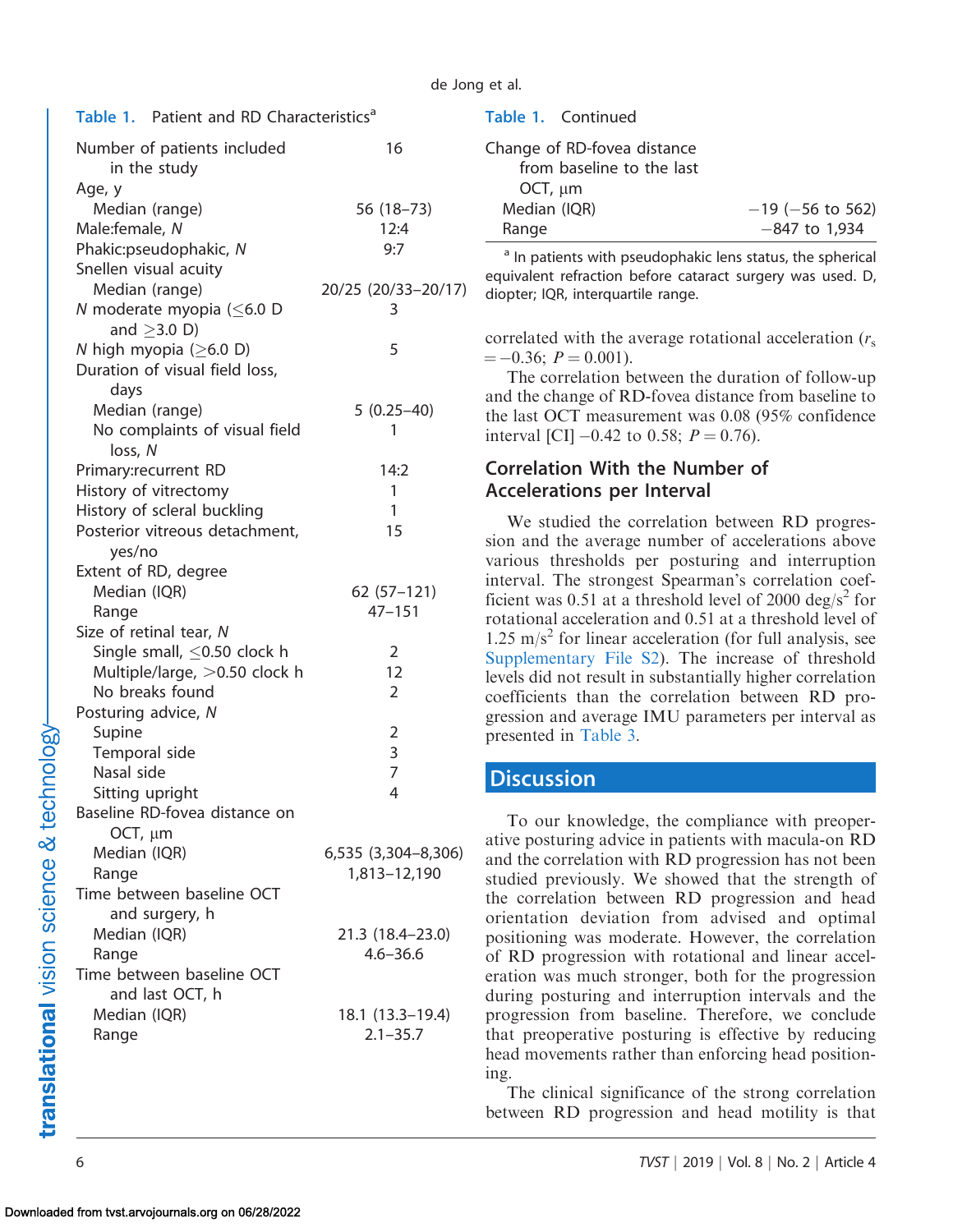|                                                          |                                                   | Duration,<br>h                               | <b>RD</b> Border<br>Displacement<br>Velocity,<br>$\mu$ m/h | <b>Average Orientation</b><br>Deviation From<br>Advised Positioning,<br>Compliance Factor |
|----------------------------------------------------------|---------------------------------------------------|----------------------------------------------|------------------------------------------------------------|-------------------------------------------------------------------------------------------|
|                                                          | RD Border                                         |                                              |                                                            |                                                                                           |
| Displacement,<br>$\mu$ m                                 |                                                   |                                              |                                                            |                                                                                           |
|                                                          |                                                   |                                              |                                                            |                                                                                           |
| Posturing intervals, $N = 41$                            |                                                   |                                              |                                                            |                                                                                           |
| Median (IQR)                                             | 10 $(-84 \text{ to } 177)$                        | $3.5(1.8-11.4)$                              | $1 (-24 to 64)$                                            | $0.04$ $(0.02 - 0.05)$                                                                    |
| Range                                                    | $-538$ to 2590                                    | $0.7 - 15.1$                                 | $-147$ to 871                                              | $0.01 - 0.20$                                                                             |
| Interruptions, $N = 37$                                  |                                                   |                                              |                                                            |                                                                                           |
| Median (IQR)                                             | $-52$ ( $-220$ to 1)                              | $0.4(0.2-0.5)$                               | $-202$ ( $-491$ to 0)                                      | $0.30(0.10-0.38)$                                                                         |
| Range                                                    | $-749$ to 96                                      | $0.1 - 1.0$                                  | $-1625$ to 227                                             | $0.01 - 0.52$                                                                             |
| Difference between posturing intervals and interruptions |                                                   |                                              |                                                            |                                                                                           |
| $P$ value                                                | 0.002                                             | < 0.001                                      | < 0.001                                                    | < 0.001                                                                                   |
| Table 2. Extended                                        |                                                   |                                              | Average                                                    |                                                                                           |
|                                                          |                                                   | Average Orientation<br><b>Deviation From</b> |                                                            | Average<br>Linear                                                                         |
|                                                          | Optimal Positioning,<br>Optimal Compliance Factor |                                              | Rotational<br>Acceleration,                                | Acceleration,                                                                             |
|                                                          |                                                   |                                              | deg/s <sup>2</sup>                                         | m/s <sup>2</sup>                                                                          |
|                                                          |                                                   |                                              |                                                            |                                                                                           |
| Posturing intervals, $N = 41$                            |                                                   |                                              | 66 (56-97)                                                 |                                                                                           |
| Median (IQR)                                             |                                                   | $0.20(0.10-0.37)$<br>$0.04 - 0.56$           |                                                            | $0.06$ $(0.04 - 0.10)$                                                                    |
| Range                                                    |                                                   |                                              | $43 - 193$                                                 | $0.01 - 0.33$                                                                             |
| Interruptions, $N = 37$                                  |                                                   |                                              | 181 (145-213)                                              |                                                                                           |
| Median (IQR)                                             |                                                   | $0.46$ $(0.31 - 0.65)$<br>$0.09 - 0.84$      |                                                            | $0.26$ $(0.17-0.42)$                                                                      |
| Range                                                    |                                                   |                                              | 79-427                                                     | $0.05 - 0.73$                                                                             |
| Difference between posturing intervals and interruptions |                                                   |                                              |                                                            |                                                                                           |
| $P$ value                                                | < 0.001                                           |                                              | < 0.001                                                    | < 0.001                                                                                   |

<span id="page-6-0"></span>Table 2. Comparison of RD Progression and IMU Outcome Parameters Between Posturing Intervals and Interruptions

patients will benefit from moving their head as little as possible during the preoperative period. This can be accomplished by bed rest and by avoiding unnecessary activities involving head motion. Any required transportation may be done by bed or wheelchair (preferably with suspension) to minimize the amount of head and eye movements. Previous research showed that a reduction of eye movements (saccades) by double patching the eyes or suturing the eye muscles to the bulbus resulted in a reduction of subretinal fluid. $6-11$  Apparently, a reduction of head movements is also beneficial to prevent RD progression.

Several other factors may affect RD progression. Most importantly, we measured head movements, whereas saccades are traditionally expected to be able to overcome the forces of retinal adhesion.<sup>[21,22](#page-11-0)</sup> The rotational velocity and acceleration of saccades are typically faster than those of active head rotations.<sup>23–27</sup>

However, the radius of the head is greater than the radius of the eye, whereas the magnitude of saccades is smaller than that of head movements.<sup>28</sup> Therefore, the tangential linear acceleration of the components of RD may be in the same range. During a head rotation, the movement of the eye approximates a translational movement. The direction of acceleration and deceleration forces of the fluids at opposite sides of the eye will be almost parallel during rotational head movements and precisely parallel during linear head movements. As a result, the effect on fluid currents within the eye may be limited. During a saccadic eye rotation, however, the direction of acceleration and deceleration forces will be opposite on the opposite sides of the eye, which is likely to create strong fluid currents of both liquefied vitreous and subretinal fluid. Nevertheless, the number and strength of saccades can partly be predicted by the number and strength of head movements as measured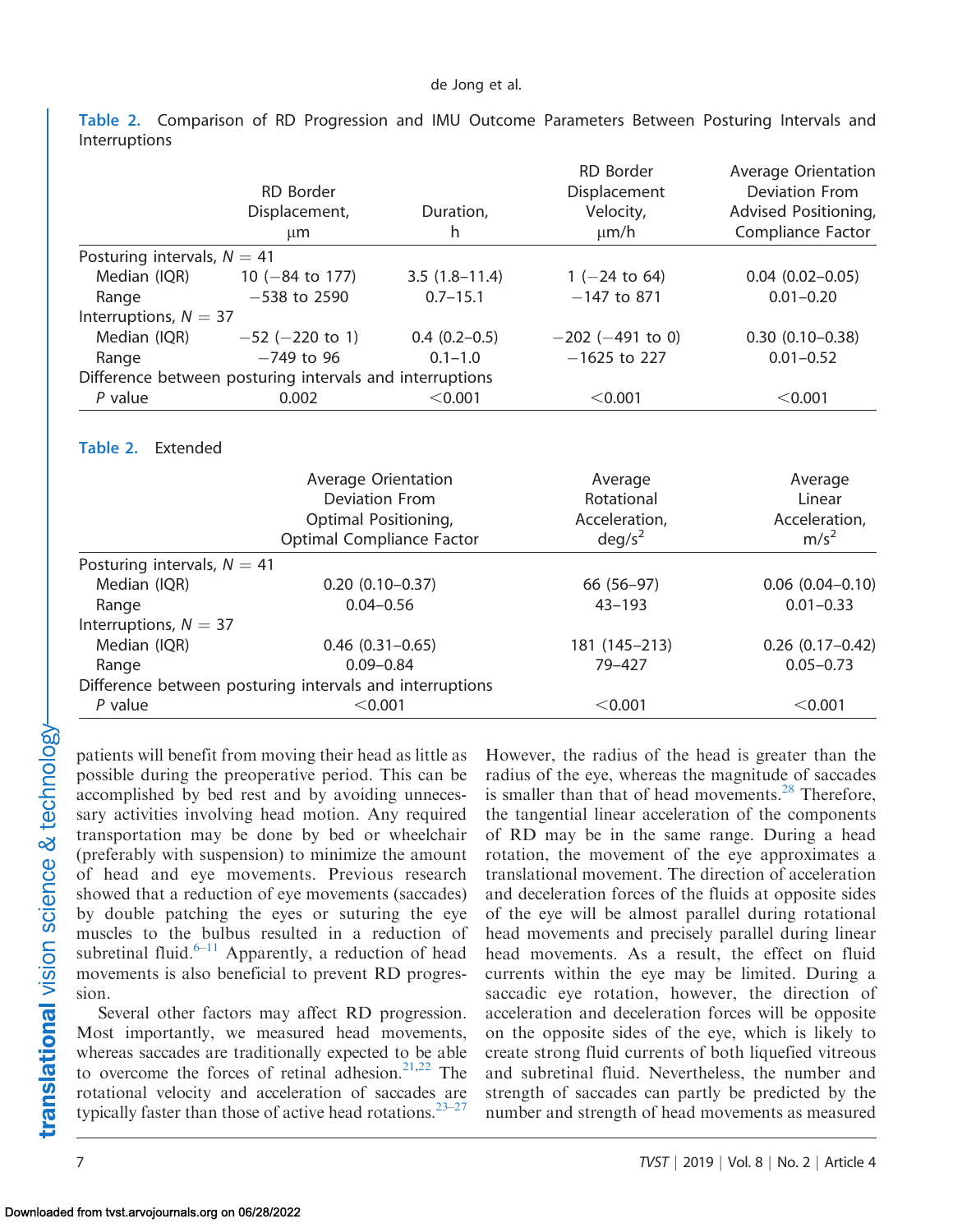Average Orientation Deviation From Advised Positioning, Compliance Factor Average Orientation Deviation From Optimal Positioning, Optimal Compliance Factor Posturing intervals and interruptions,  $N = 78$ Correlation with RD border displacement velocity Spearman's  $\rho$  (95% CI)  $-0.37^a$  (-0.56 to -0.13)  $-0.36^a$  (-0.53 to -0.14)<br>  $\rho$  value<sup>b</sup> 0.001  $\overline{P}$  value<sup>b</sup> 0.001 0.001 0.001 Difference between correlation coefficients, column 1 against 2, 3, and 4 Spearman's  $\rho$  difference (95% CI)  $NA$   $-0.01$   $(-0.24$  to 0.22) P value (single-sided)<sup>b</sup> 0.465 Change from baseline,  $N = 78$ Correlation with RD border displacement velocity Spearman's  $\rho$  (95% CI)  $\rho$   $\sim$  0.06 (-0.30 to 0.19) 0.11 (-0.13 to 0.34)  $\rho$  value<sup>b</sup> 0.35  $\overline{P}$  value<sup>b</sup> 0.35 0.35 Difference between correlation coefficients (column 1 against 2, 3, and 4) Spearman's  $\rho$  difference (95% CI)  $NA$   $-0.17$  (-0.45 to 0.14) P value (single-sided)<sup>b</sup> 0.143

<sup>a</sup> This correlation is still statistically significant after Bonferroni correction for the 14 correlation analyses (P level 0.05/14 = 0.004),

 $<sup>b</sup>$  P value without Bonferroni correction.</sup>

#### Table 3. Extended

|                                                  | Average Rotational<br>Acceleration ( $deg/s^2$ ) | Average Linear<br>Acceleration $(m/s^2)$ |
|--------------------------------------------------|--------------------------------------------------|------------------------------------------|
| Posturing intervals and interruptions, $N = 78$  |                                                  |                                          |
| Correlation with RD border displacement velocity |                                                  |                                          |
| Spearman's $\rho$ (95% CI)                       | $-0.52$ <sup>a</sup> ( $-0.68$ to $-0.30$ )      | $-0.49$ <sup>a</sup> (-0.69 to -0.25)    |
| $P$ value <sup>b</sup>                           | < 0.001                                          | < 0.001                                  |
| Difference between correlation coefficients,     |                                                  |                                          |
| column 1 against 2, 3, and 4                     |                                                  |                                          |
| Spearman's $\rho$ difference (95% CI)            | $0.15$ (-0.01 to 0.37)                           | $0.12$ (-0.03 to 0.32)                   |
| P value (single-sided) $b$                       | 0.034                                            | 0.054                                    |
| Change from baseline, $N = 78$                   |                                                  |                                          |
| Correlation with RD border displacement velocity |                                                  |                                          |
| Spearman's $\rho$ (95% CI)                       | $-0.36$ <sup>a</sup> ( $-0.15$ to $-0.53$ )      | $-0.30$ (-0.50 to -0.11)                 |
| $P$ value <sup>b</sup>                           | 0.001                                            | 0.007                                    |
| Difference between correlation coefficients      |                                                  |                                          |
| (column 1 against 2, 3, and 4)                   |                                                  |                                          |
| Spearman's $\rho$ difference (95% CI)            | $0.29$ (0.04 to 0.52)                            | $0.24$ (0.05 to 0.42)                    |
| P value (single-sided) $b$                       | 0.012                                            | 0.008                                    |

#### <span id="page-7-0"></span>Table 3. Correlation Analysis of Four IMU Outcome Parameters Against RD Border Displacement Velocity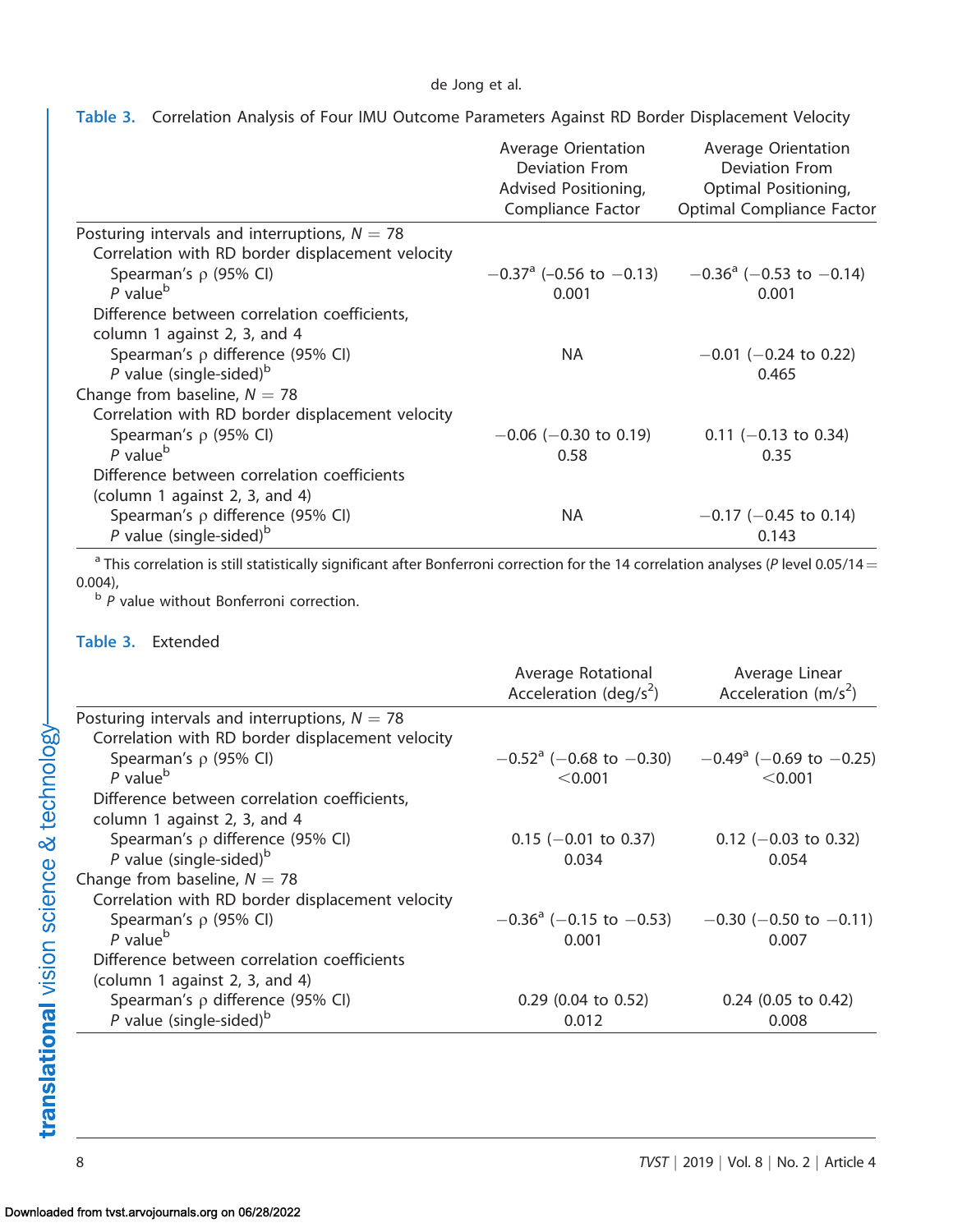



Figure 3. Example of the course of progression and the IMU parameters of a 56-year-old patient. The patient had an RD in the superior temporal quadrant of the right eye and supine posturing. During the day, most intervals showed progression, while during the night, regression of 2591 µm was seen (A). The orientation deviation was lower during posturing intervals than during interruptions, especially during the night (B, interval 5).

in the current study. $29,30$  Therefore, if saccades were to be measured independently from head movements, we expect that only a small additional part of the variance of RD progression could be explained.

There are at least four other factors that may play a role in RD progression. Firstly, the retinal adhesion strength differs between retinal locations and is especially higher at the macula. It is a common observation among surgeons that the peripheral retina detaches much more easily than does the posterior retina when creating a RD for macular rotation or retinal pigment epithelium–choroid graft, suggesting a difference in adhesion.<sup>[31](#page-11-0),[32](#page-12-0)</sup> We previously demonstrated that a small RD in the periphery has a higher progression risk, suggesting a difference in retinal adhesion as well.<sup>[14](#page-11-0)</sup> Secondly, the amount

of subretinal fluid and the shape of the detachment differs between RDs. It is expected that the retina reattaches faster in a flat RD than in a bullous RD with the same area of detachment because the subretinal fluid volume is smaller and will be reabsorbed earlier.<sup>[12,](#page-11-0)[33](#page-12-0)–[36](#page-12-0)</sup> Thirdly, the size, number, and type of retinal breaks differ between RD patients, where a large horseshoe-shaped retinal tear is more likely to facilitate inflow of liquefied vitreous into the subretinal space than do small round holes.<sup>[12,13](#page-11-0)[,37](#page-12-0)</sup> Finally, the contractile properties of the detached, incompletely detached, or not detached vitreous differs among patients, mostly due to the effects of aging of the vitreous.<sup>[38](#page-12-0),[39](#page-12-0)</sup> Progressive traction of contractile vitreous may detach the retina surrounding the retinal break, allowing more lique-

translational vision science & technology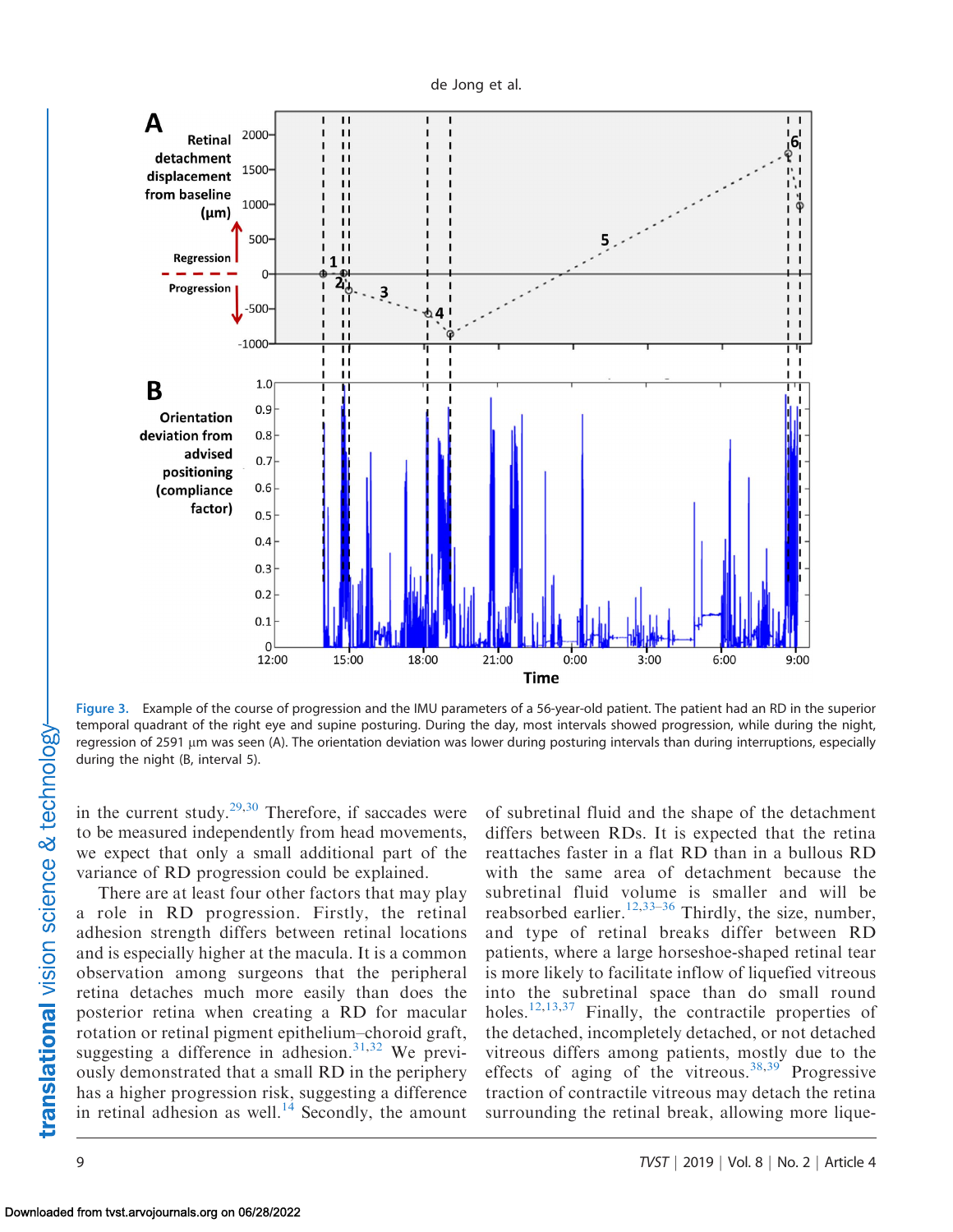<span id="page-9-0"></span>

Figure 4. Scatter plots of the four IMU parameters with RD progression. RD progression was defined as the average RD border displacement velocity (µm/h) and calculated for posturing intervals (circles) and interruptions (triangles) separately. The scatter plots display the nonlinear and negative relationship between the four IMU parameters and RD progression. The strength of the Spearman correlation  $(R<sub>s</sub>)$  was moderate for the relationship between RD progression and average orientation deviation from advised positioning (A) and optimal positioning (B). The strength of the correlation between RD progression and rotational acceleration (C) and linear acceleration (D) was much stronger.

fied vitreous to enter the subretinal space.<sup>[12,13](#page-11-0)</sup> Because of all these factors, head and eye movements can be only partly accountable for the variance in RD progression.

Evaluation of the orientation deviation from

optimal positioning did not reveal a stronger correlation with RD progression than did the orientation deviation from advised positioning. This suggests that the optimization of positioning would not significantly reduce RD progression. It also suggests that the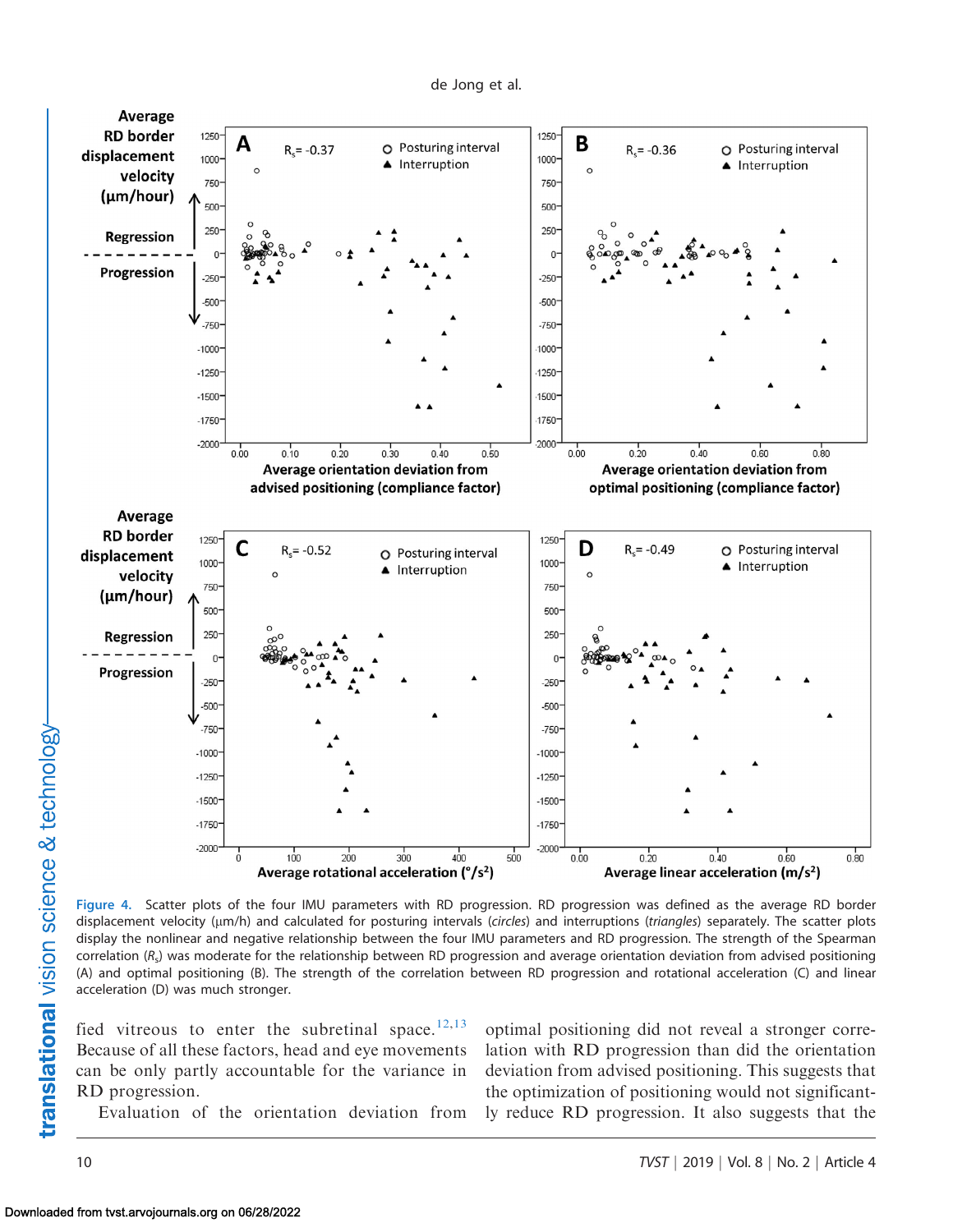<span id="page-10-0"></span>role of gravity is limited, which is expected because the density difference between the retina and subret-inal fluid is small.<sup>[18](#page-11-0)</sup>

Evaluation of the number of accelerations per interval above various thresholds did not reveal a substantially higher correlation with RD progression than did the average of IMU parameters per interval. This might indicate that relatively slow head accelerations are also able to induce RD progression, or it might be that patients did not frequently perform sudden head movements during their hospitalization and the number of fast head accelerations was too low to reveal a stronger relationship. We cannot conclude that only strong or sudden head movements should be avoided. Evaluation of the relationship between the duration of follow-up and the change of RD-fovea distance from baseline did not reveal a statistically significant relationship. As pointed out above, RD progression can be explained by other factors only than the duration of follow-up.

Our method by which we measured head orientation might be used, in combination with OCT distance measurements, to evaluate the effect of delayed surgery for 1 day with preoperative posturing at home. This alternative policy might be cost saving for both clinics that aim to provide 7 days per week surgery service and clinics that hospitalize patients preoperatively. However, such a study should take into account the expected differences in characteristics and behavior between hospitalized patients and patients who are asked to stay quiet at home. IMU devices might also be used for other areas of ophthalmology where the effect of posturing regimes warrants validation, such as postoperative positioning after macular hole surgery,  $15-17$  after RD surgery when intraocular gas is used, after pneumatic displacement of submacular hemorrhages, and after corneal transplantation when air bubbles are used to facilitate attachment of the graft.

Strengths of this study include the objective measurements of head orientation, head movements, and RD progression and the reasonable amount of 78 monitored intervals. Limitations include the small number of patients, the variation in RD localization and subsequent positioning advice, and the differences in follow-up duration. In addition, the patient might have touched the device causing false rotational and linear accelerations. Since this would result only in short acceleration peaks, we think that the influence on the averages and number of accelerations per interval is small.

In conclusion, preoperative posturing advice

should emphasize a reduction of head movements, although positioning might be beneficial to prevent RD progression as well. This study may be an important step toward an evidence-based policy for optimal preoperative posturing in patients with macula-on RD.

# Acknowledgments

The authors thank Mark Alberti for his support in designing the study.

Supported by ZonMw, The Hague, The Netherlands (Grant no. 842005003).

Presented as oral presentation to NOG Jaarcongres, Groningen, The Netherlands, April 2018, and Club Jules Gonin, Jersey, France, July 2018.

Disclosure: J.H. de Jong, None; K. de Koning, None; T. den Ouden, None; J.C. van Meurs, None; K.A. Vermeer, None

# **References**

- 1. Van de Put MA, Hooymans JM, Los LI, Dutch Rhegmatogenous Retinal Detachment Study Group. The incidence of rhegmatogenous retinal detachment in The Netherlands. Ophthalmology. 2013;120:616–622.
- 2. Haimann MH, Burton TC, Brown CK. Epidemiology of retinal detachment. Arch Ophthalmol. 1982;100:289–292.
- 3. Salicone A, Smiddy WE, Venkatraman A, Feuer W. Visual recovery after scleral buckling procedure for retinal detachment. Ophthalmology. 2006;113:1734–1742.
- 4. Zhou C, Lin Q, Chen F. Prevalence and predictors of metamorphopsia after successful rhegmatogenous retinal detachment surgery: a cross-sectional, comparative study [published online September 15, 2016]. Br J Ophthalmol. https://doi.org/10.1136/ bjophthalmol-2016-309097.
- 5. Rezar S, Sacu S, Blum R, Eibenberger K, Schmidt-Erfurth U, Georgopoulos M. Maculaon versus macula-off pseudophakic rhegmatogenous retinal detachment following primary 23 gauge vitrectomy plus endotamponade. Curr Eye Res. 2016;41:543–550.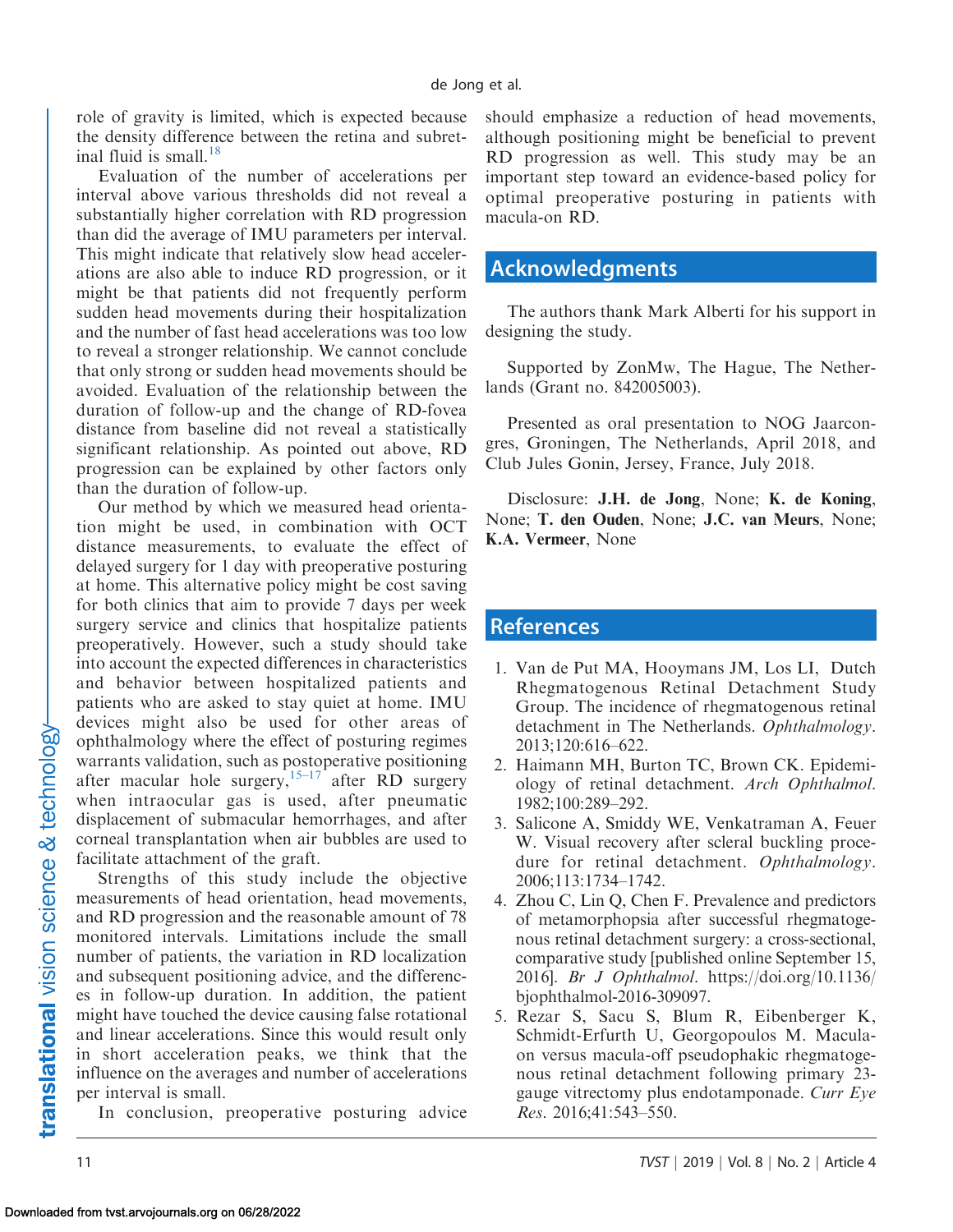- <span id="page-11-0"></span>6. Adams GL, Yee RD, Hahn PM, Pearlman JT. Effect of binocular and monocular patching on eye movements. Arch Ophthalmol. 1973;90:117– 120.
- 7. Algvere P, Rosengren B. Active immobilization of the eye in the treatment of retinal detachment. Mod Probl Ophthalmol. 1977;18:286–291.
- 8. Algvere P, Rosengren B. Immobilization of the eye. Evaluation of a new method in retinal detachment surgery. Acta Ophthalmol (Copenh). 1977;55:303–316.
- 9. Lean JS, Mahmood M, Manna R, Chignell AH. Effect of preoperative posture and binocular occlusion on retinal detachment. Br J Ophthalmol. 1980;64:94–97.
- 10. Chen CY, Chen SN, Lin SM, Ho CL. Reduction of subretinal fluid after preoperative immobilization of the eyes with rhegmatogenous retinal detachment. Chang Gung Med J. 2001;24:799– 804.
- 11. Lincoff H, Stopa M, Kreissig I. Ambulatory binocular occlusion. Retina. 2004;24:246–253.
- 12. Machemer R. The importance of fluid absorption, traction, intraocular currents, and chorioretinal scars in the therapy of rhegmatogenous retinal detachments. XLI Edward Jackson memorial lecture. Am J Ophthalmol. 1984;98:681– 693.
- 13. Kuhn F, Aylward B. Rhegmatogenous retinal detachment: a reappraisal of its pathophysiology and treatment. Ophthalmic Res. 2014;51:15–31.
- 14. de Jong JH, Vigueras-Guillen JP, Simon TC, et al. Preoperative posturing of patients with macula-on retinal detachment reduces progression toward the fovea [published online May 9, 2017]. Ophthalmology. https://doi.org/10.1016/j.ophtha. 2017.04.004.
- 15. Leitritz MA, Ziemssen F, Voykov B, Bartz-Schmidt KU. Usability of a gravity- and tiltcompensated sensor with data logging function to measure posturing compliance in patients after macular hole surgery: a pilot study. Graefes Arch Clin Exp Ophthalmol. 2014;252: 739–744.
- 16. Forsaa VA, Krohn J. Postoperative positioning in macular hole surgery: an objective evaluation of nonsupine positioning and the effect of the "tennis ball technique." Retina. 2016;36:1081-1086.
- 17. Alberti M, la Cour M. Gas-foveal contact: a new approach to evaluating positioning regimens in macular hole surgery. Retina. 2017;124:1510– 1522.
- 18. Su X, Vesco C, Fleming J, Choh V. Density of ocular components of the bovine eye. Optom Vis Sci. 2009;86:1187–1195.
- 19. Madgwick SO, Harrison AJ, Vaidyanathan A. Estimation of IMU and MARG orientation using a gradient descent algorithm. IEEE Int Conf Rehabil Robot. 2011;2011:5975346.
- 20. Meng XL, Rosenthal R, Rubin DB. Comparing correlated correlation coefficients. Psychol Bull. 1992;111:172–175.
- 21. Machemer R. The importance of fluid absorption, traction, intraocular currents, and chorioretinal scars in the therapy of rhegmatogenous retinal detachments. XLI Edward Jackson memorial lecture. Am J Ophthalmol. 1984;98:681– 693.
- 22. Repetto R, Tatone A, Testa A, Colangeli E. Traction on the retina induced by saccadic eye movements in the presence of posterior vitreous detachment. Biomech Model Mechanobiol. 2011; 10:191–202.
- 23. Demer JL, Viirre ES. Visual-vestibular interaction during standing, walking, and running. J Vestib Res. 1996;6:295–313.
- 24. Wilson SJ, Glue P, Ball D, Nutt DJ. Saccadic eye movement parameters in normal subjects. Electroencephalogr Clin Neurophysiol. 1993;86:69–74.
- 25. Abrams RA, Meyer DE, Kornblum S. Speed and accuracy of saccadic eye movements: characteristics of impulse variability in the oculomotor system. J Exp Psychol Hum Percept Perform. 1989;15:529–543.
- 26. Bussone W. Linear and Angular Head Accelerations in Daily Life. Blacksburg, VA: Virginia Polytechnic Institute and State University; 2005. Thesis.
- 27. Arndt S, Cargill R, Selim Hammoud P. Head accelerations experienced during everyday activities and while riding roller coaster. Proc Hum Factors Ergon Soc Annu Meet. 2004;48:1973– 1977.
- 28. Bahill AT, Adler D, Stark L. Most naturally occurring human saccades have magnitudes of 15 degrees or less. Invest Ophthalmol. 1975;14:468– 469.
- 29. Freedman EG, Sparks DL. Coordination of the eyes and head: movement kinematics. Exp Brain Res. 2000;131:22–32.
- 30. Pelz J, Hayhoe M, Loeber R. The coordination of eye, head, and hand movements in a natural task. Exp Brain Res. 2001;139:266–277.
- 31. Ryan SJ. Retina. 5th ed. Los Angeles, CA: Elsevier Saunders; 2013:2010–2018.